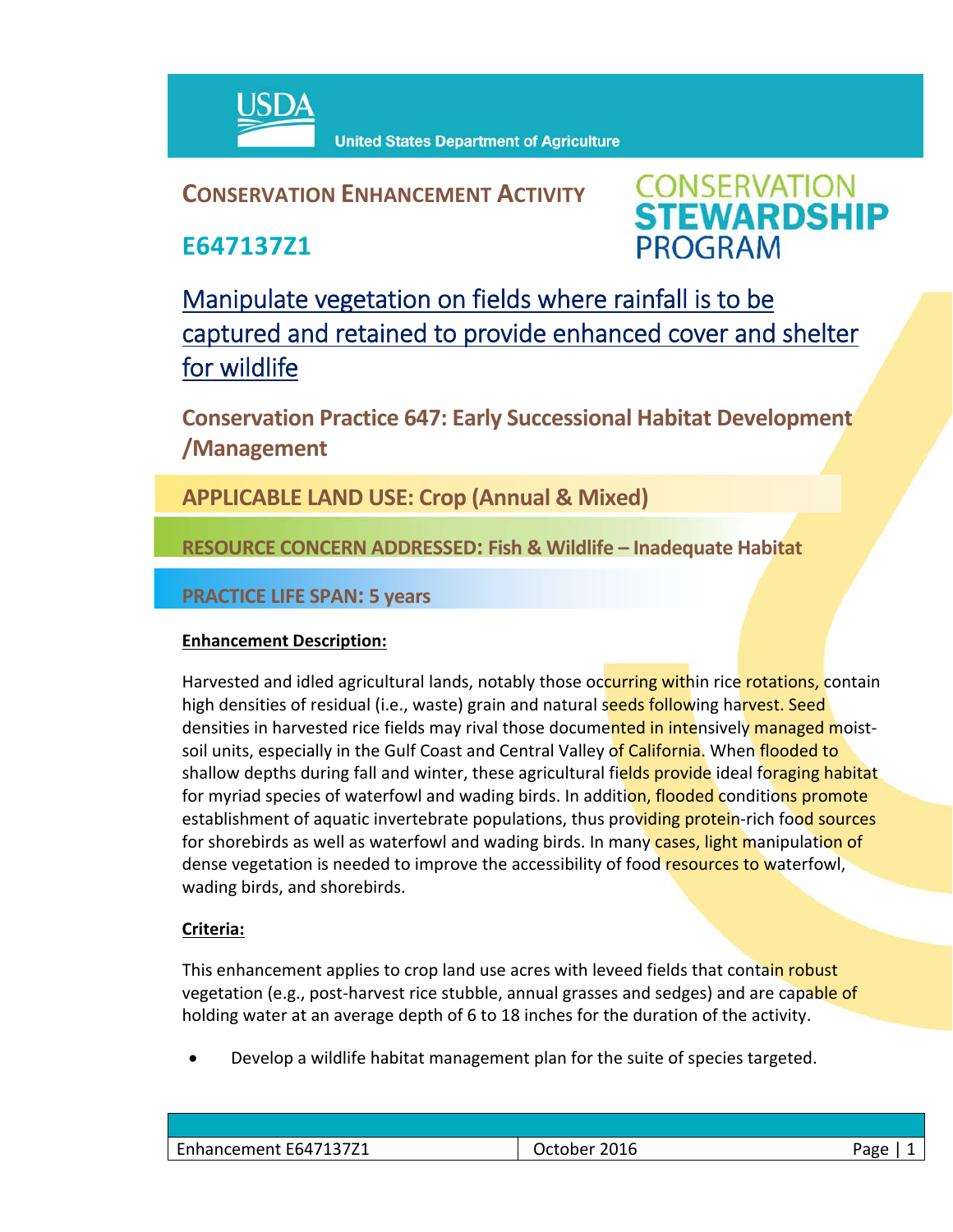

 Manipulation vegetation by either lightly disking or bush hogging, or rolling the majority (50‐80 percent) of the contracted acres during early to late fall.

# PROGRAM

- o For fields where harvest of the crop occurs later (e.g., ratoon rice), manipulation must be conducted within 7 days following harvest.
- o Manipulation shall not be done in a large, continuous block. Strip disking and/or mowing in mosaic or other irregular patterns is required.
- o Manipulation can occur prior to or during the water holding period, but manipulation must not affect greater than 80 percent of the field.
- A Wildlife Habitat Evaluation Guide (WHEG) specific to shallow water habitat on cropland must be used to show that implementation of the Enhancement will improve wildlife habitat value from fair (planning criteria = 0.5) to good (planning criteria greater than 0.5 and less than or equal to 0.6) or from good to very good (planning criteria greater than 0.6).

Note: This Enhancement may be paired with E646137Z1-Close structures to capture and retain rainfall for waterfowl and wading birds during winter or E646137Z2 -Close structures and extend retention of captured rainfall to provide enhanced food sources and late winter habitat for migratory waterfowl and shorebirds.

#### **Documentation Requirements:**

- Copy of the wildlife habitat management plan for the targeted species suite (including the WHEG scores for present and planned conditions).
- Field log to include:
	- o Crops grown and the harvest date for the crops grown on the applicable acres;
	- o Date/time the water control structure was closed;
	- o Date/time of each field visit and observed water levels;
	- o Date/time when the water control structures were opened;
	- o Date/time and method used to manipulate vegetation.

| Enhancement E647137Z1 | 2016<br>-<br>Jctober | aac |
|-----------------------|----------------------|-----|